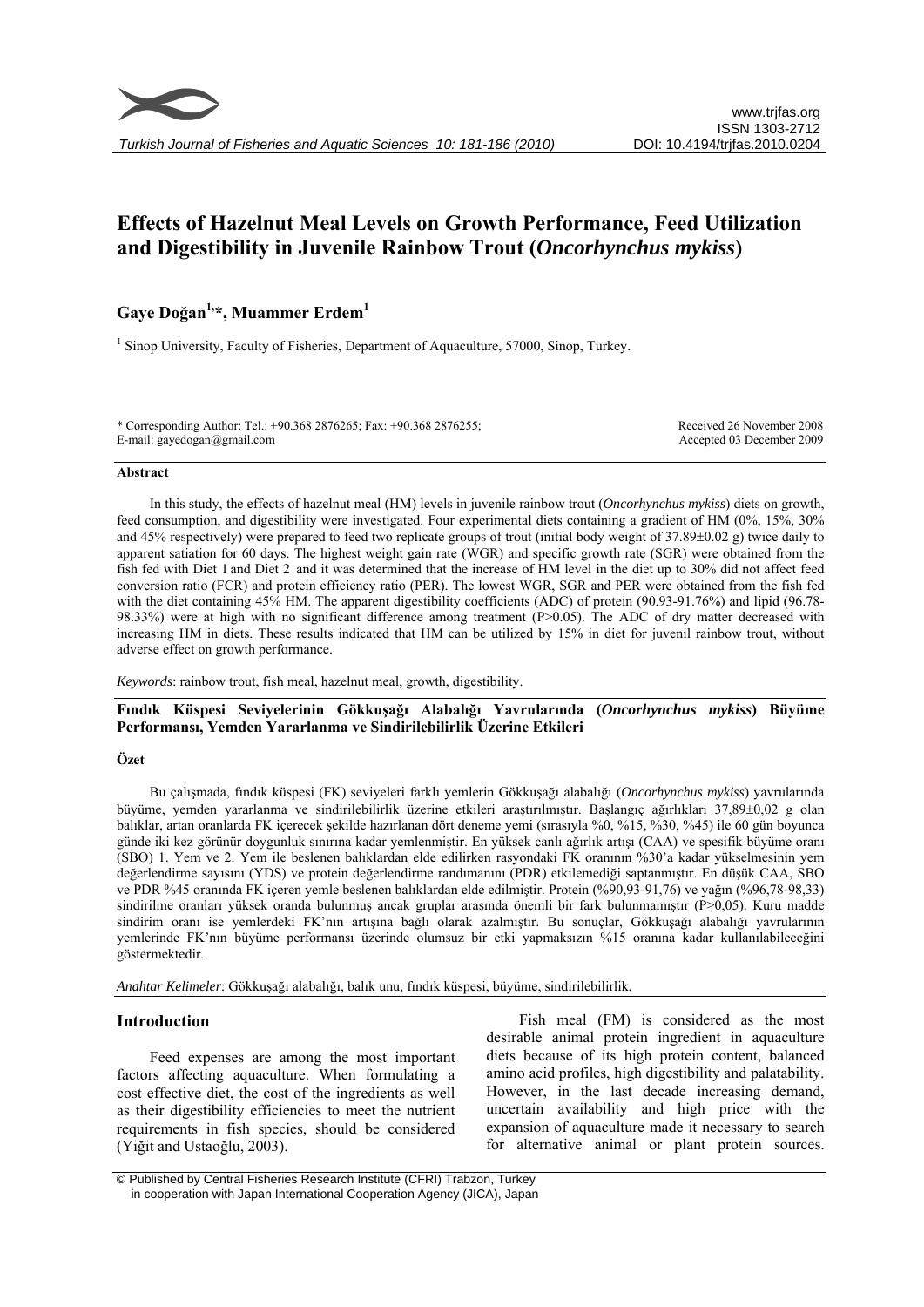Alternative protein sources must be competitively priced relative to FM on a unit protein basis. They should not have a negative impact on fish performance (digestibility, growth, disease resistance, etc.) or product quality and must be commodities (i.e., traded internationally) (Hardy and Tacon, 2002).

Fish nutritionists have often tried to incorporate less expensive, more plentiful plant protein sources in aquatic diets for a long time. Considering the research for the substitution of FM in the diets of rainbow trout, numerous studies (Tacon *et al*., 1984; Hughes, 1991; Moyano *et al*., 1992; Pongmaneerat and Watanabe, 1992; Sanz *et al*., 1994; Morales *et al*., 1994; Gomes *et al*., 1995; Cheng and Hardy, 2002; Thiessen *et al*., 2003a; 2003b; Luo *et al*., 2006) have shown that it is possible to partially or even fully replace FM by plant protein sources, such as soybean meal, sunflower meal, lupin flour, corn gluten meal, cottonseed meal, canola meal, rapeseed meal and so forth.

The hazelnut meal (HM) resulting from the solvent extraction of hazelnut oil, is a valuable plant protein source. HM has a high protein level (approximate 40%), is low in fiber (approximate 8- 10%), rich in amino acids like arginine, leucine and isoleucine (Akkılıç *et al*., 1982; Erener, 1991; Altop, 2006).

HM is being used in cattle and poultry feed as a feed ingredient, safely and effectively (Akkılıç *et al*., 1982; Erener, 1991; Sarıçiçek *et al*., 1995; Özer, 2002; Altop, 2006). To our knowledge, there is only one research about the effect of feeding this ingredient on rainbow trout performance and digestibility. Bilgin *et al.* (2007) in that study, examined the feasibility of using hazelnut meal as a partial replacement for soybean meal in the diet of rainbow trout. The objective of the present study was to determine the feasibility of using HM as an alternative protein source to FM in diets and to investigate the effects of experimental diets which contains different HM levels on growth performance, chemical composition and apparent nutrient digestibility of rainbow trout, *Oncorhynchus mykiss.*

## **Materials and Methods**

## **Fish and Rearing Conditions**

Rainbow trout obtained from the Ak Balık Ltd. (Samsun, Turkey) were transferred into the tanks 2 weeks before the growth trial. During the acclimatization period, the fish were fed twice daily with a commercial trout feed to visual satiation.

The feeding trial was carried out in the experimental facilities of Faculty of Fisheries, Ondokuz Mayis University (Sinop, Turkey) using 8 identical circular fiberglass tanks (330 L capacity), filled with a flow-through water system. Water temperature was maintained at 12.8±0.1°C. Twentyfive fish, having a mean initial body weight of 38 g, were randomly allocated to each tank after 1-day starvation. Two replicate groups of experimental fish were assigned to each dietary treatment. All rearing tanks were provided with continuous aeration and maintained under natural photoperiod. During the trial period, fish were hand-fed to apparent satiation twice (08:30 and 16:30) daily. Uneaten feed and faeces were removed from tanks daily using siphoning.

All experimental fish were individually weighed at the start of the experiment, after 15, 30, 45 days of trial and at the end of the experiment (day 60). Before weighing, fish were deprived of feed for 1 day. At the beginning and end of the experiment, samples of fish were killed with an overdose of benzocaine and used for chemical analysis. An initial group of 10 fish was randomly selected from stock tanks, killed and stored at -25°C until analysis of body composition. Five fish from each tank were also sampled at the end of the experiment for calculation of nutrient retention rates.

## **Diet Preparation**

Four experimental diets were formulated to contain different levels of HM. The control diet (Diet 1) contained no HM and FM was the main protein source. HM was used at 15% (Diet 2), 30% (Diet 3) and 45% (Diet 4) in other experimental diets. All diets were formulated to be isonitrogenous. The formulation and the nutrient composition of the experimental diets are shown in Table 1. The proximate composition and amino acid composition of fish meal, hazelnut meal and corn meal are given in Table 2.

The dry ingredients sieved through a 500 μm mesh. All ingredients were thoroughly mixed with fish oil, and water was added to produce stiff dough. The dough was then pelleted using a meat grinder with a 3mm holes die. After pelletting, all diets were dried at 60°C in a constant temperature oven individually bagged and stored in a cool location (–25°C) until used. For digestibility measurements, 0.5% chromic oxide was added (with reduced amount of wheat flour) as an inert marker in each diet.

#### **Digestibility Measurements**

Apparent digestibility was measured at the end of the experiment. Fish within each tank were fed the with experimental diets containing a marker, chromic oxide, for 21 days. On the last 14 days of the feeding period, faecal samples from tanks were collected by the siphoning method between  $09$ <sup> $.00$ </sup> and  $15$ <sup> $.00$ </sup> hours every day. Pooled faeces from each treatment group were homogenized and then stored at -20°C until analysis. Apparent digestibility coefficents (ADC) of experimental diets were calculated as follows:

ADC(%) = 100–[100x(%Cr<sub>2</sub>O<sub>3</sub> in Diet /% Cr<sub>2</sub>O<sub>3</sub> in Faeces) (%Nutrient in Faeces / % Nutrient in Diet)]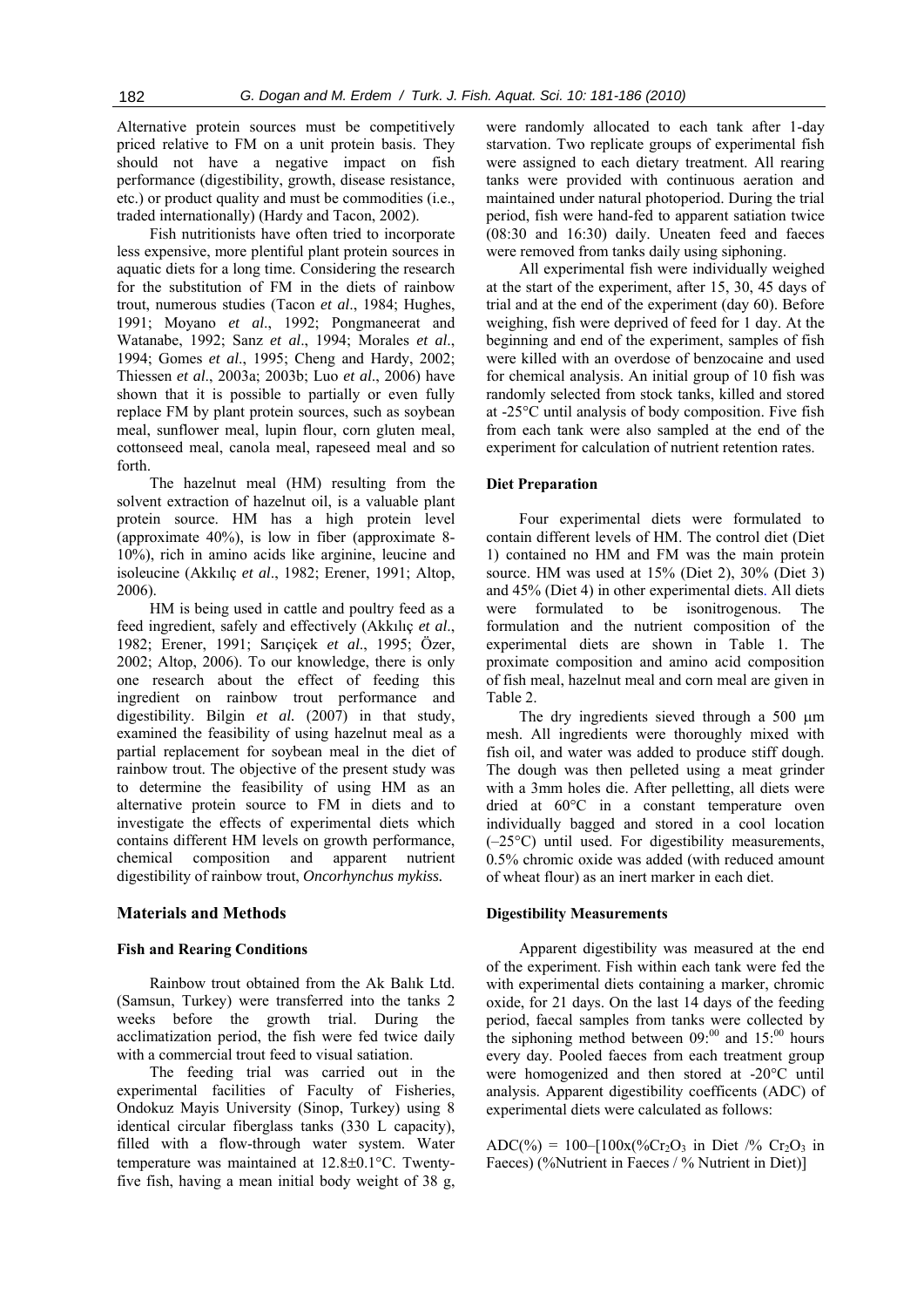| Ingredient $(\% )$                                                     | Experimental Diets (Hazelnut meal levels)                                                                                                                                                            |        |           |        |  |
|------------------------------------------------------------------------|------------------------------------------------------------------------------------------------------------------------------------------------------------------------------------------------------|--------|-----------|--------|--|
|                                                                        | $1(0\%)$                                                                                                                                                                                             | 2(15%) | $3(30\%)$ | 4(45%) |  |
| Fish meal (Anchovy)                                                    | 56.0                                                                                                                                                                                                 | 47.0   | 38.5      | 29.5   |  |
| Hazelnut meal (HM)                                                     |                                                                                                                                                                                                      | 15.0   | 30.0      | 45.0   |  |
| Corn meal                                                              | 28.4                                                                                                                                                                                                 | 21.6   | 14.6      | 8.1    |  |
| Wheat flour                                                            | 5.0                                                                                                                                                                                                  | 5.0    | 5.0       | 5.0    |  |
| Fish oil (Anchovy)                                                     | 10.2                                                                                                                                                                                                 | 11.0   | 11.5      | 12.0   |  |
| Vitamin-mineral mix <sup>1</sup>                                       | 0.4                                                                                                                                                                                                  | 0.4    | 0.4       | 0.4    |  |
| Proximate composition                                                  |                                                                                                                                                                                                      |        |           |        |  |
| Moisture $(\% )$                                                       | 5.4                                                                                                                                                                                                  | 10.4   | 4.5       | 10.3   |  |
| Crude protein (% Dry matter)                                           | 45.4                                                                                                                                                                                                 | 45.7   | 44.9      | 44.9   |  |
| Crude lipid (% Dry matter)                                             | 25.0                                                                                                                                                                                                 | 25.5   | 25.2      | 25.6   |  |
| Crude ash (% Dry matter)                                               | 6.5                                                                                                                                                                                                  | 6.4    | 6.7       | 6.5    |  |
| Essential and non-essential amino acids $(\%$ Dry matter) <sup>2</sup> |                                                                                                                                                                                                      |        |           |        |  |
| Threonine                                                              | 2.01                                                                                                                                                                                                 | 1.81   | 1.64      | 1.44   |  |
| Valine                                                                 | 2.29                                                                                                                                                                                                 | 2.12   | 1.95      | 1.75   |  |
| Methionine                                                             | 1.33                                                                                                                                                                                                 | 1.14   | 0.96      | 0.76   |  |
| Isoleucine                                                             | 2.00                                                                                                                                                                                                 | 2.08   | 2.19      | 2.29   |  |
| Leucine                                                                | 3.56                                                                                                                                                                                                 | 3.37   | 3.22      | 3.05   |  |
| Phenylalanine                                                          | 1.86                                                                                                                                                                                                 | 1.73   | 1.62      | 1.49   |  |
| Lysine                                                                 | 3.61                                                                                                                                                                                                 | 3.17   | 2.77      | 2.33   |  |
| Histidine                                                              | 1.49                                                                                                                                                                                                 | 1.40   | 1.33      | 1.25   |  |
| Arginine                                                               | 2.60                                                                                                                                                                                                 | 2.85   | 3.12      | 3.37   |  |
| Serine                                                                 | 1.87                                                                                                                                                                                                 | 1.79   | 1.74      | 1.67   |  |
| Proline                                                                | 1.79                                                                                                                                                                                                 | 1.60   | 1.43      | 1.24   |  |
| Glycine                                                                | 2.17                                                                                                                                                                                                 | 2.01   | 1.88      | 1.72   |  |
| Tyrosine                                                               | 1.38                                                                                                                                                                                                 | 1.17   | 0.98      | 0.84   |  |
|                                                                        | Vit-Min Mix: Vit. Mix (in diet g/kg); tocopherol (E), 0.2; menadione NaHSO <sub>3</sub> -3H <sub>2</sub> O (K <sub>3</sub> ), 0.01; thiamine (B <sub>1</sub> ), 0.015; riboflavin (B <sub>2</sub> ), |        |           |        |  |

**Table 1.** Formulation and nutrient composition of the experimental diets

0.025; niacin (nicotinic acid), 0.2; Ca panthothenate, 0.024; pyridoxine-HCl  $(B_6)$ , 0.02; cyanocobalamine  $(B_{12})$ , 0.00002; folic acid, 0.008; vitamin C, 0.21; inositol, 0.2; d-biotine, 0.0005; (in diet IU/kg) vit-A, 12.500; vitamin D<sub>3</sub>, 2.500. Min. Mix (in diet g/kg); manganese, 0.02; zinc, 0.075; copper, 0.005; cobalt, 0.005; iodine, 0.003; selenium, 0.0003. Vit-min mixture was supplied by Sibal A.S. (Sinop, Turkey). **2** Essential and non-essential amino acid contents calculated from data Table 2.

**Table 2.** Proximate and amino acid composition of fish meal, hazelnut meal and corn meal

| Proximate analysis( $\%$ )                       | Fish meal | Hazelnut meal | Corn meal |
|--------------------------------------------------|-----------|---------------|-----------|
| Dry matter                                       | 91.47     | 87.32         | 85.74     |
| Protein                                          | 70.64     | 44.83         | 7.07      |
| Lipid                                            | 7.56      | 3.36          | 5.54      |
| Ash                                              | 9.23      | 6.68          | 14.25     |
| Essential and non-essential amino acids $(\%)^1$ |           |               |           |
| Methionine                                       | 2.29      | 0.15          | 0.18      |
| Threonine                                        | 3.43      | 0.89          | 0.33      |
| Valine                                           | 3.91      | 1.26          | 0.40      |
| Isoleucine                                       | 3.41      | 2.82          | 0.30      |
| Leucine                                          | 5.80      | 2.77          | 1.07      |
| Phenylalanine                                    | 3.12      | 1.21          | 0.40      |
| Histidine                                        | 2.55      | 1.07          | 0.20      |
| Lysine                                           | 6.32      | 0.99          | 0.24      |
| Arginine                                         | 4.42      | 4.53          | 0.43      |
| Serine                                           | 3.15      | 1.58          | 0.40      |
| Proline                                          | 2.79      | 0.80          | 0.80      |
| Glycine                                          | 3.69      | 1.36          | 0.35      |
| Tyrosine                                         | 2.31      | 0.15          | 0.30      |

<sup>1</sup> Data on amino acid contents of fish meal and corn meal from Karaali (2005), of hazelnut meal from from Erener (1991)

## **Analytical Methods**

Proximate analysis of ingredients, diets and fishes were made following the usual procedures (AOAC, 1984): dry matter, after drying in an oven at

105°C for 24 h; crude protein, by the Kjeldahl method after acid digestion; crude fat, by ethyl ether excraction in a Soxhlet System; ash, by combustion at 550°C in a muffle furnace for 12 h. The chromic oxide in diets and faeces contents were measured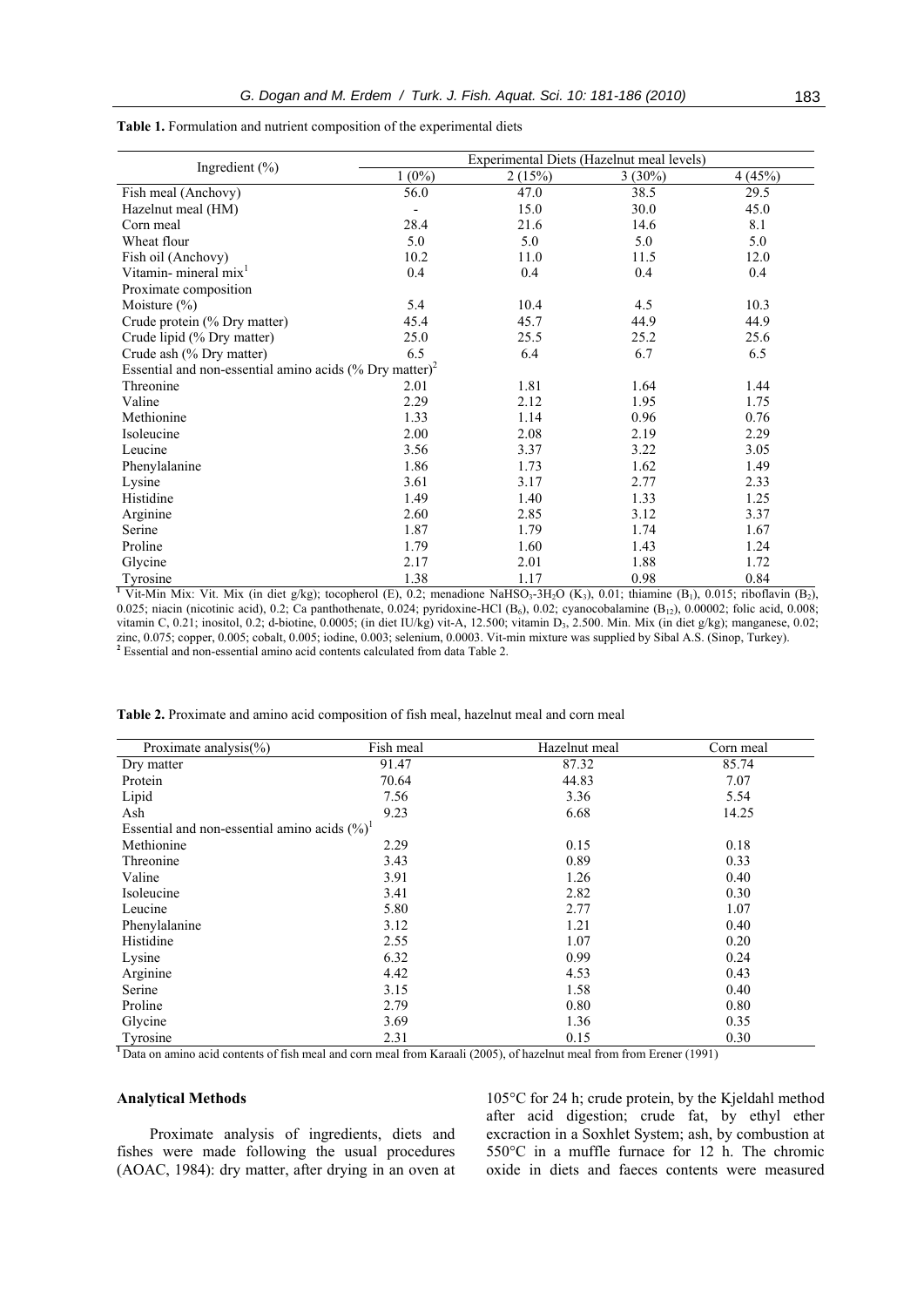using a spectrophotometry procedure involving perchloric acid digestion (Furukawa and Tsukahara, 1966).

## **Calculations**

Calculations of growth and feed utilization parameters were conducted according to Cho and Kaushik (1985).

#### **Statistical Analysis**

All data were subjected to one-way analysis of variance procedure and the differences among means were compared by Duncan's New Multiple Range Test  $(P<0.05)$ .

#### **Results**

There was no mortality observed during the entire period of the experiment. The growth performance and feed efficiency values are shown in Table 3. In this study, fish growth decreased in relation to the levels of HM. A significant reduction in the weight gain rate (WGR) of fish in groups 3 and 4 was observed compared with fish fed Diets 1 and 2. Differences in specific growth rate (SGR) were similar to the differences in WGR. No significant difference was observed for feed intake (FI) and protein intake (PI) between the fish fed with Diet 1 and Diet 2 (P>0.05). However, rainbow trout fed with Diet 3 and Diet 4 showed a significantly lower FI and PI than the fed Diet 1. Meanwhile, FI and PI of Diet 4 were significantly lower than those of Diet 2. The feed conversion ratio (FCR) and protein efficiency ratio (PER) of fish fed Diet 1 were significantly (P<0.05) higher than that of fish fed with Diet 4. Body composition of rainbow trout fed on experimental diets was given in Table 4. No significant difference was found in crude protein, crude lipid and moisture content among the dietary treatments

The data on ADC are presented in Table 5. The highest ADC of dry matter was in fish fed with Diet 1, followed by fish fed with Diets 2, 4 and 3, which contained 15%, 45% and 30% HM. Decreasing ADC of dry matter values was recorded with increasing levels of hazelnut meal in fish diets. There were no significant differences between ADC of protein and lipid values of the different diets.

## **Discussion**

In the present study, HM level in fish feed is an effectual factor on the WGR and SGR of rainbow trout and increased the level of HM in fish feed causing decreased growth. WGR was observed to be similar in fishes which were fed with Diet 1 and Diet 2, but WGR of fishes fed with Diet 3 and Diet 4 decreased due to the increased level of HM level in

**Table 3.** Growth performance and feed efficiency of rainbow trout fed on experimental diets for 60 days

|                                    | Experimental diets (Hazelnut meal levels) |                                |                                |                               |
|------------------------------------|-------------------------------------------|--------------------------------|--------------------------------|-------------------------------|
| Parameters                         | $1(0\%)$                                  | 2(15%)                         | $3(30\%)$                      | 4(45%)                        |
| Initial body weight (g)            | 37.90±0.08                                | 37.88±0.06                     | $37.90 \pm 0.03$               | 37.88±0.06                    |
| Final body weight (g)              | $100.95 \pm 2.70^{\circ}$                 | $96.22 \pm 2.35$ <sup>a</sup>  | $83.89 \pm 3.21^b$             | 74.53 $\pm$ 2.00 $^{\circ}$   |
| Weight gain rate $(\% )$           | $155.50 \pm 7.64^a$                       | $154.00\pm5.82$ <sup>a</sup>   | $112.50\pm8.29^{b}$            | 92.76 $\pm$ 0.09 $\degree$    |
| Specific growth rate $(\%)^1$      | $1.56 \pm 0.05$ <sup>a</sup>              | $1.55 \pm 0.04$ <sup>a</sup>   | $1.25 \pm 0.06^{\mathrm{b}}$   | $1.09 \pm 0.00$ °             |
| Feed intake (g/fish)               | $60.76 \pm 5.16^{\text{a}}$               | 54.43 $\pm$ 0.05 <sup>ab</sup> | 49.07 $\pm$ 3.23 bc            | 45.22 $\pm$ 2.66 $\degree$    |
| Protein intake $(g/fish)^2$        | $27.59 \pm 2.34$ <sup>a</sup>             | 24.91 $\pm$ 0.02 <sup>ab</sup> | $22.03 \pm 1.45$ <sup>bc</sup> | $20.33 \pm 1.20$ <sup>c</sup> |
| Feed conversion ratio <sup>3</sup> | $0.96 \pm 0.04$ <sup>a</sup>              | $0.93 \pm 0.04$ <sup>a</sup>   | $1.04 \pm 0.01$ <sup>ab</sup>  | $1.23 \pm 0.15^{b}$           |
| Protein efficiency ratio $(\%)^4$  | $2.28 \pm 0.10^{\text{a}}$                | $2.34 \pm 0.09$ <sup>a</sup>   | $2.13 \pm 0.03$ <sup>ab</sup>  | $1.81 \pm 0.22^{b}$           |
| Survival rate $(\% )$              | 96 <sup>a</sup>                           | 100 <sup>a</sup>               | 96 <sup>a</sup>                | 98 <sup>a</sup>               |

Values are mean  $\pm$  standard deviation. Values in the same row with different superscripts are significantly different (P<0.05).

Specific growth rate  $(SGR) = [(ln final wet wt-ln initial wet wt)/days] x 100$ 

<sup>3</sup>Protein intake (PI) = feed intake x crude protein in diet  $/ 100$ 

<sup>4</sup> Feed conversion ratio (FCR) = feed fed/body weight gain  $^{4}$ Protein of ficiency ratio (BEB) = wet weight gain (protein in

<sup>4</sup>Protein efficiency ratio (PER) = wet weight gain / protein intake x 100

|  |  | Table 4. Body composition of rainbow trout fed on experimental diets |
|--|--|----------------------------------------------------------------------|
|  |  |                                                                      |

|                              |         | Experimental diets (Hazelnut meal levels) |                              |                               |                               |
|------------------------------|---------|-------------------------------------------|------------------------------|-------------------------------|-------------------------------|
| <b>Parameters</b>            | Initial | $(0\%)$                                   | 2(15%)                       | $3(30\%)$                     | 4(45%)                        |
| Moisture $(\%)$ (wet weight) | 75.79   | $76.08 \pm 1.40^a$                        | $75.91 \pm 0.55^{\text{a}}$  | $74.49 \pm 0.35$ <sup>a</sup> | 77.06±0.59 <sup>a</sup>       |
| Crude protein $(\%)$         | 18.49   | $18.26 \pm 0.78$ <sup>a</sup>             | $17.78 \pm 1.10^{\text{a}}$  | $18.42 \pm 0.02$ <sup>a</sup> | $17.39 \pm 0.46$ <sup>a</sup> |
| Crude lipid $(\%)$           | 4.89    | $4.13 \pm 0.15$ <sup>a</sup>              | 5.91 $\pm$ 1.45 <sup>a</sup> | $6.42 \pm 0.62$ <sup>a</sup>  | $5.36 \pm 0.29$ <sup>a</sup>  |
| Crude ash $(\% )$            | .40     | $1.41 \pm 0.07$ <sup>a</sup>              | $1.47 \pm 0.19$ <sup>a</sup> | $2.16\pm0.35^{b}$             | $2.17\pm0.07^{b}$             |

Values are mean  $\pm$  standard deviation. Values in the same row with different superscripts are significantly different (P<0.05).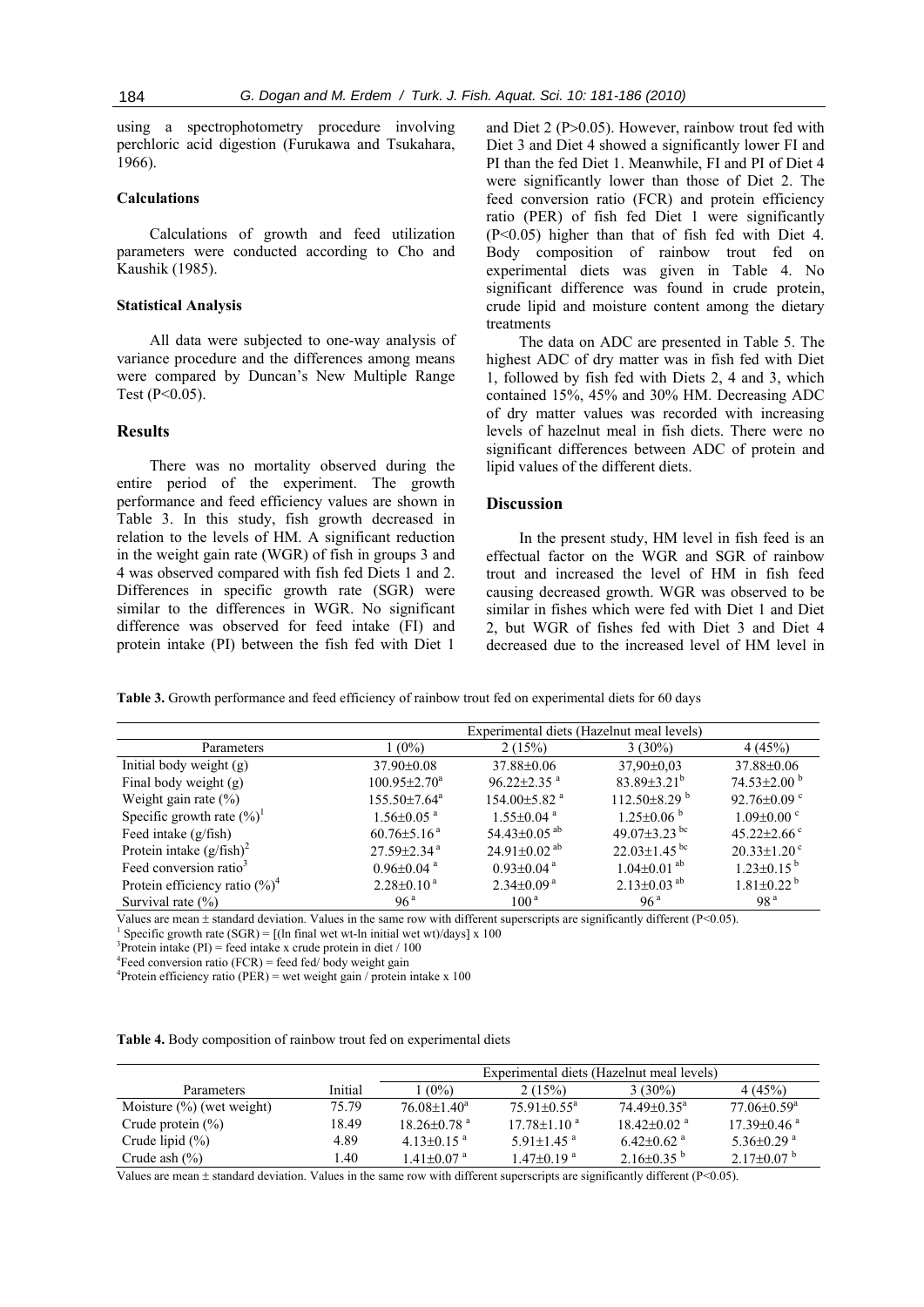| Experimental diets | Apparent Digestibility Coefficients (%) |                               |                               |  |
|--------------------|-----------------------------------------|-------------------------------|-------------------------------|--|
| (HM levels)        | Drv matter                              | Protein                       | Lipid                         |  |
| $(0\%)$            | $83.57\pm0.14$ <sup>a</sup>             | 91.76 $\pm$ 0.11 <sup>a</sup> | $98.33 \pm 0.26$ <sup>a</sup> |  |
| 2(15%)             | $80.20 \pm 0.06^{\mathrm{b}}$           | 91.24 $\pm$ 0.00 <sup>a</sup> | $97.56 \pm 0.49$ <sup>a</sup> |  |
| $3(30\%)$          | 77.49 $\pm$ 0.04 $\degree$              | $91.24 \pm 0.26$ <sup>a</sup> | $97.18 \pm 0.24$ <sup>a</sup> |  |
| 4(45%)             | 79.91 $\pm$ 0.24 <sup>d</sup>           | $90.93 \pm 0.40^{\text{a}}$   | $96.78 \pm 0.46$ <sup>a</sup> |  |

**Table 5.** Apparent digestibility coefficients (ADC) of experimental diets

Values are mean  $\pm$  standard deviation. Values in the same column with different superscripts are significantly different ( $P$ <0.05).

fish feed. In relation to this study, Çakmak and Özdemir (2002) indicated that corn gluten could be successfully used in rainbow trout diet up to 15%, without decreasing growth rate, but a corn gluten level of 30% causes WGR to decrease. Cheng and Hardy (2002) reported that cottonseed meal could be used at 10% inclusion rate in trout diets. According to Luo *et al.* (2006), this level could be as high as 30%. On the contrary to these results, Gomes *et al*. (1995) stated that plant protein sources like lupin seed meal, bean meal, pea seed meal, corn gluten, full-fat soybean and rape seed meal mixture could be utilized in rainbow trout diet up to 66%, to replace of FM. Considering that each and every plant protein source has different nutrient qualities, combining adequate doses of 6 different plant protein sources and using high levels of the combination in fish diets does not cause any negative effects on growth. The most probable reason of the said observation is the use of a combination of different protein sources that make up for each other`s lack of qualities instead of relying on one plant protein source in fish diets. In the sole study about HM use in fish diet, Bilgin *et al.* (2007) stated that HM could replace up to 20 % of the soybean meal in rainbow trout diets.

It is possible to concieve that increased dietary HM level with decreased WGR and SGR has got something to do with decrease to FI amounts. Compared FI values, it is seen that FI of fishes that were fed with Diet 2 and Diet 4 was significantly different (P>0.05). Thus, we could reach the conclusion that decreased WGR and SGR have got nothing to do with decrease in FI but directly related to the increased dietary HM and due to poor amino acid balance that is caused by that.

In this study, it was determined that a HM level of 30% in fish feed did not effect FCR but increasing HM level into 45% caused FCR to decrease. Cheng and Hardy (2002) stated that cottonseed meal level of 10% in fish diet did not affect FCR but raising the level to 15%-20% decreases it. Çakmak and Özdemir (2002) reported that corn gluten level of 15% did not have a negative effect on FCR but raising the corn gluten level in the fish diet to 30% negatively effects FCR. As far as FCR is concerned, it could be said that using HM in trout diets is a better option compared to using cottonseed meal or corn gluten.

The lowest PER value was obtained from fishes that were fed with Diet 4. The fishes that were fed with Diet 4 had the lowest WGR and PER values, because of the increased levels of HM. The poor amino acid balance that comes with excessive use of HM in fish feed augments deamination of aminoacids and the energy which otherwise would be used for growth is instead used for deamination and ammonia excretion which emerges from deamination process. The PER values in this study were lower than PER of Bilgin *et al.* (2007). It is possible to say that this difference has got something to do with dissimilarity of protein levels, varying amounts of FM and the different kinds of protein sources used in the fish feeds of the said study.

ADC of dry matter decreased due to increased plant protein sources used in fish diet. That happens most likely due to the increased fibre levels which rise with the HM. The findings of Uyan (2004), who studied on another carnivor fish (*Paralichthys olivaceus*) stated that increased fibre causes ADC of dry matter to decrease. The decrease of ADC of dry matter was thought to be due to the size of HM particules. This result was in unison with the result of Çakmak and Özdemir (2002) in rainbow trout.

As a conclusion of this study, it is suggested that HM is a good source of nutrients and can safely be used up to 15% as an ingredient in diets for rainbow trout without any adverse effect on growth, survival, FCR, PER and body composition. Supplementation of the diets with the limiting amino acids (arginine and lysine) or attractants may allow a higher usage level and this deserves to be further research.

## **Acknowledgments**

This work was supported by Ondokuz Mayis University. The authors would like to thank PhD. Fatma Burcu Harmantepe for her critical reviews, helpful suggestions and comments. Thanks are due to Zafer Karslı for his technical assistance during the feeding trial, Ak Balık Ltd. for supplying the fish and Sibal A.S. for supplying feed ingredients used in this study.

#### **References**

- Altop, A. 2006. Possibilities of using hazelnut kernel meal supplemented with synthetic threonine in japanese quail. MSc thesis. Samsun: University of Ondokuz Mayis, Institute of Sciences, 45 pp. (in Turkish).
- AOAC (Association of Official Analytical Chemists) 1984. Official Methods of Analysis,  $14<sup>th</sup>$  ed., AOAC,